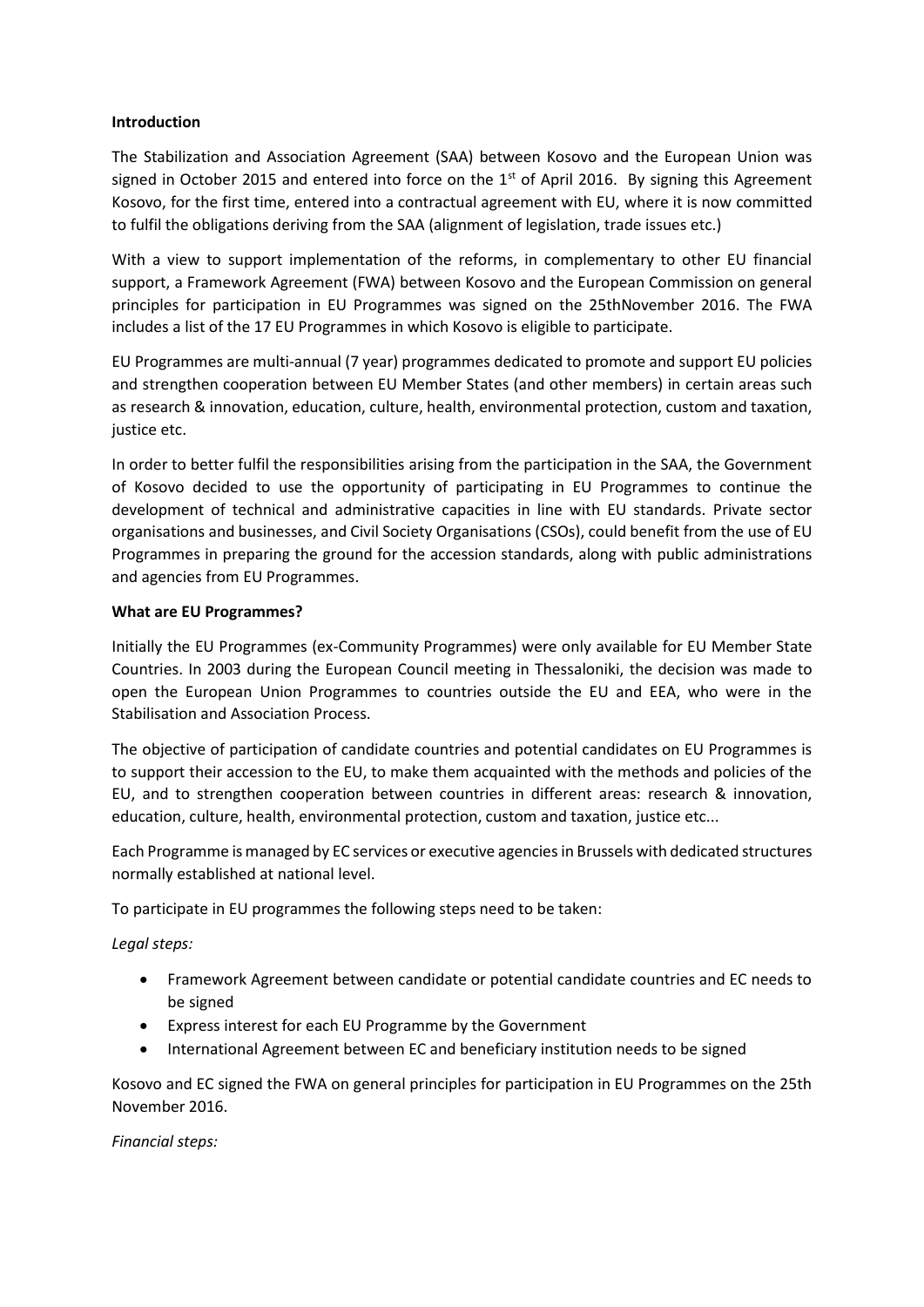- Fee "entry ticket" to EU budget for each EU Programme where International Agreement is signed
- The fees are different for the various Programmes and various countries, as each programme has its own rules for participation.
- The fees can be reimbursed partially through IPA National Programmes (but may be for limited number of years)

| Programme Name                                                                                          | <b>Focus</b>                                                                                                                                                                  | Budget (2014-2020) |
|---------------------------------------------------------------------------------------------------------|-------------------------------------------------------------------------------------------------------------------------------------------------------------------------------|--------------------|
| COSME                                                                                                   | <b>Competitiveness of SMEs</b>                                                                                                                                                | 2.3 <sub>b</sub>   |
| Erasmus+                                                                                                | Education, training, youth and<br>sport                                                                                                                                       | 14.4b              |
| <b>Creative Europe</b>                                                                                  | <b>Culture and Media</b>                                                                                                                                                      | 1.46b              |
| Programme for Employment<br>and Social Innovation (EaSI)                                                | Employment, social affairs and<br>inclusion                                                                                                                                   | 919m               |
| <b>Europe for Citizens</b>                                                                              | EU History, shared culture,<br>civic and democratic<br>participation                                                                                                          | 185m               |
| Hercule III                                                                                             | Combatting fraud, corruption<br>and other illegal activities                                                                                                                  | 105m               |
| Justice                                                                                                 | Judicial cooperation, Judicial<br>training, Access to justice                                                                                                                 | 373m               |
| Fiscalis 2020                                                                                           | <b>National Tax Administrations</b><br>exchange of information and<br>expertise, trans-European<br>systems                                                                    | 235m               |
| Customs 2020                                                                                            | <b>National Customs</b><br>Administrations harmonized<br>approaches, trans-European<br>systems, facilitating trade,<br>reducing red tape                                      | 548m               |
| Rights, Equality and Citizenship<br>Programme                                                           | Equality and access to rights                                                                                                                                                 | 439m               |
| <b>Civil Protection Mechanism</b>                                                                       | Protection and prevention of<br>disasters, improving ability to<br>respond, rapid response                                                                                    | 224m               |
| Interoperability solutions for<br>European public<br>administrations, businesses<br>and citizens (ISA2) | Development of digital<br>solutions for interoperable<br>cross border and cross sector<br>public services                                                                     | 131m               |
| Horizon 2020                                                                                            | Focus on world-class science,<br>removing barriers to<br>innovation and makes it easier<br>for the public and private<br>sectors to work together in<br>delivering innovation | 80b                |
| Health for Growth Programme                                                                             | Promote health, healthy<br>lifestyles, prevent diseases                                                                                                                       | 449m               |

The 17 EU Programmes are: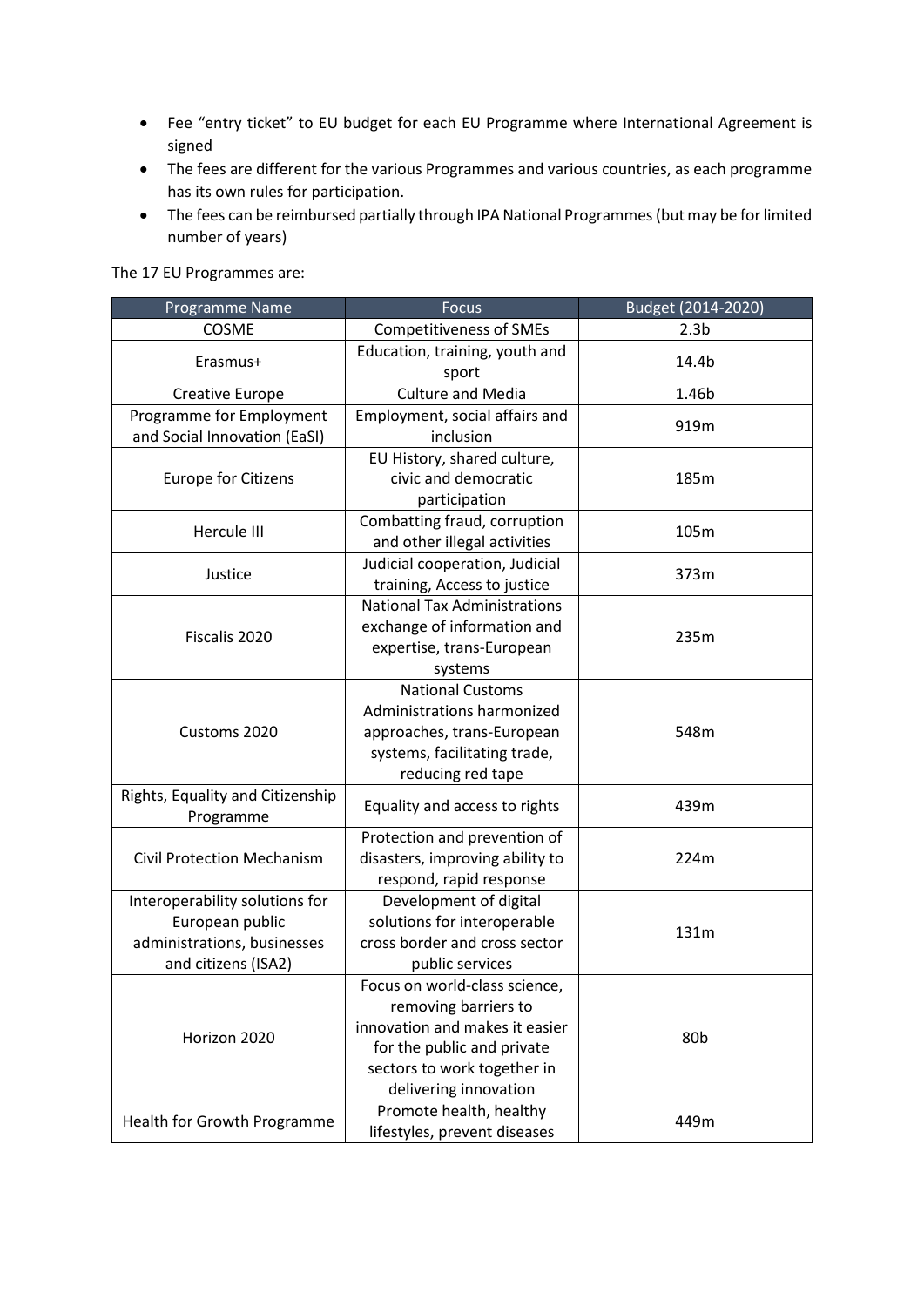| Consumer Programme | Protect the health, safety and |                  |
|--------------------|--------------------------------|------------------|
|                    | economic interests of          | 189 <sub>m</sub> |
|                    | consumers                      |                  |
| <b>LIFE</b>        | Environment and climate        | 3.1 <sub>b</sub> |
|                    | action                         |                  |
| Copernicus         | Earth observation information  |                  |
|                    | in the fields of marine,       |                  |
|                    | atmosphere, land, climate      | 4.3b             |
|                    | change, emergency and          |                  |
|                    | security                       |                  |

# **Study for Kosovo access to EU programmes**

Experts from the Project Preparation Facility project undertook a Preliminary Assessment for participation of Kosovo in EU Programmes 2014-2020 starting in November 2016. A main component of this assessment was a mapping of all 17 programmes. This mapping exercise provided findings/recommendations on Kosovo's participation in EU programmes against the mapped criteria. This preliminary exercise was used as the basis of the consultation process.

| EU                | <b>Objectives of EU</b> | <b>Eligibility</b> | <b>Link with Strategic</b>        | Region     | Finding/recommendation |
|-------------------|-------------------------|--------------------|-----------------------------------|------------|------------------------|
| <b>Programmes</b> | <b>Programmes</b>       |                    | documents (ERA, NPISAA,           | experience |                        |
|                   |                         |                    | <b>Progress Report 2016, ERP,</b> |            |                        |
|                   |                         |                    | ISP etc)                          |            |                        |

By taking into consideration their interest expressed for participating in the EU Programmes during the consultation process and referring to national short term priorities and immediately needs (deriving from European Reform Agenda and SAA), a short-list of EU Programmes where IPA II support would be considered was developed.

The Indicative Strategy Paper for Kosovo defines priorities for EU financial assistance to support country in meeting accession criteria for the period 2014-2020.

The choice of EU Programmes should focus on the short-term priorities of the Government and be in line with the Indicative Strategy Paper respective sectors, i.e. Competitiveness, Education, Employment and Social Policies etc.

Furthermore, the action will need to be a complementary tool to support implementation short-term priorities of European Reform Agenda (ERA).

The NPISAA 2016-2020 also acknowledges the importance of Kosovo's participation in EU Programmes, such as COSME and Erasmus+

The EC Progress Report 2016 recommended to Government of Kosovo to focus on the implementation of SAA obligations and ERA priorities.

The EU Programmes supported need to be in line with the Enlargement Strategy in a way that proposed EU Programmes will contribute to the achievement of membership criteria.

Potential obstacles to smooth implementation might be lack of ministerial staff, lack of political support or inadequate technical capacities to support the end beneficiaries in information sharing, and project application etc. In this context, training of the final stakeholders is a key element for the effective absorption of EU Programmes.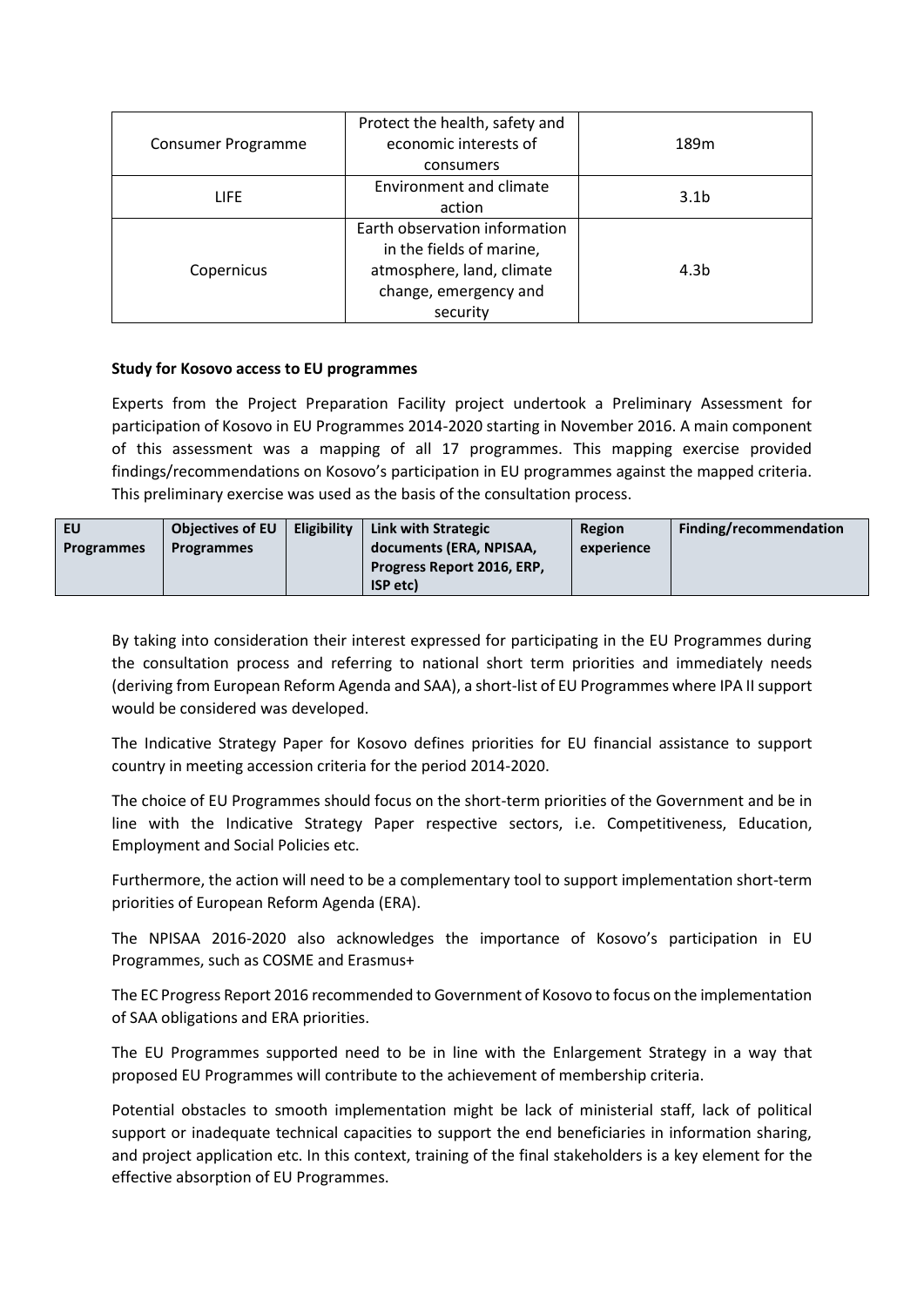The experience from the region shows that successful participation in EU Programmes requires a high degree of ownership and initiative by the beneficiary.

Based on assessments and evaluations conducted for participation and absorption the EU programmes for the period 2007-2013 it was found that countries in the region did not sufficiently use the financial instruments. In many cases, there was low applicant success rate and a low number of submitted proposals.

Other findings from the region showed that the countries lack coordination, the capacities of national contact points were weak and the budget for co-financing of EU Programmes was not planned properly. These are lessons that Kosovo will need to take into account if it is to successfully benefit from the selected EU Programmes.

# **Consultation process**

The Ministry of European Integration (MEI) started in December 2016 to undertake a consultation process with different governmental institutions and stakeholders aimed to raise awareness on the EU Programmes. Following a first round of consultations, a draft study of participation was developed and circulated. The study explored to what extent line ministries/ potential beneficiaries had sufficient knowledge on EU Programmes and to what extent they had the capacity to apply and benefit from the various programmes.

Further consultation workshops were held during February 2017. These workshops, specifically targeted at the potential applicant groups from the CSO/NGO sector (February 20<sup>th</sup> 2017); Local Public Administration and Public Bodies ( $21<sup>st</sup>$  February 2017); the Private Sector ( $23<sup>rd</sup>$  February 2017); and Education and Research (23rd February 2017) discussed in further detail the specific programmes from which they could benefit as applicants and/or partners. Approximately 75 different institutions/bodies participated in these workshops.

### **Recommendations**

### **COSME**

| National Co-ordinator:      | Ministry of Trade and Industry                                                                                                                                                                                                               |
|-----------------------------|----------------------------------------------------------------------------------------------------------------------------------------------------------------------------------------------------------------------------------------------|
|                             | Potential Applicants/Partners: Small and medium-sized enterprises, local and regional authorities,<br>corporations, government agencies/offices, public<br>agencies,<br>chambers of commerce and industry.                                   |
| Types of actions supported: | the competitiveness, growth and sustainability of EU's enterprises, in<br>particular SMEs, and promoting entrepreneurship                                                                                                                    |
|                             | SME's access to finance by providing loan guarantees and risk capital                                                                                                                                                                        |
|                             | Access to new markets inside and outside the EU and reducing the<br>administrative burden on SMEs.                                                                                                                                           |
| Rationale:                  | The objectives of the programme are in line with ERA and PR 2016<br>short-term priorities and Art 100 SAA, chapter 20 NPISAA. Support to<br>SMEs and the competitiveness of the Private Sector is a priority of the<br>Government of Kosovo. |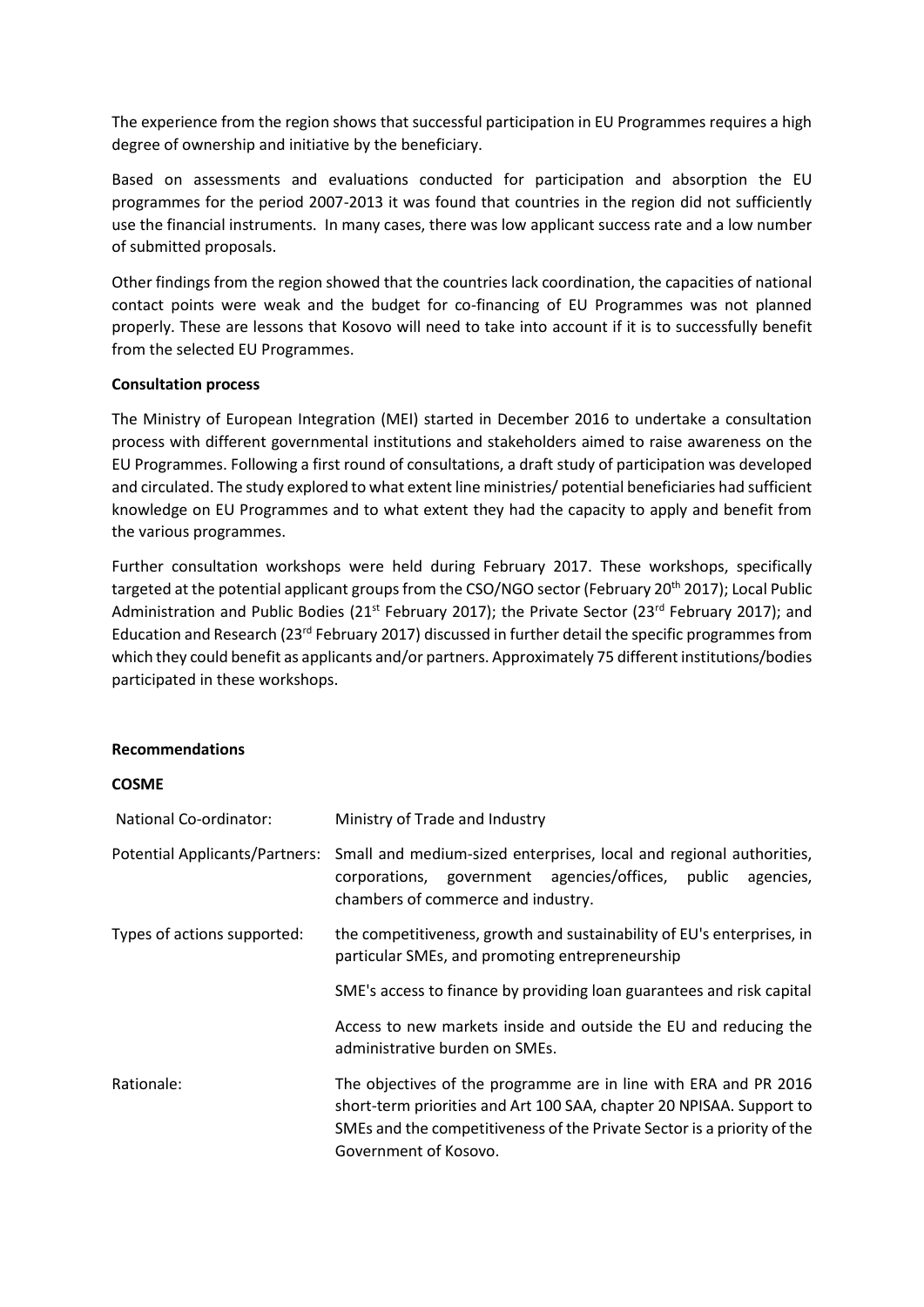### **EURASMUS +**

| <b>National Coordinator:</b>          | Ministry of Education, Technology and Sciences                                                                                                                                                                                                                                                                                                                                                                                                      |
|---------------------------------------|-----------------------------------------------------------------------------------------------------------------------------------------------------------------------------------------------------------------------------------------------------------------------------------------------------------------------------------------------------------------------------------------------------------------------------------------------------|
| <b>Potential Applicants/Partners:</b> | Individuals and organizations, / students, trainers, teachers etc.                                                                                                                                                                                                                                                                                                                                                                                  |
| Types of Actions Supported:           | To support young people gain more and better skills by studying &<br>training abroad.                                                                                                                                                                                                                                                                                                                                                               |
|                                       | To enhance teaching quality in the EU and beyond.                                                                                                                                                                                                                                                                                                                                                                                                   |
|                                       | To support Member States and partner countries in modernizing their<br>education and Vocational training systems.                                                                                                                                                                                                                                                                                                                                   |
|                                       | To promote youth participation in society.                                                                                                                                                                                                                                                                                                                                                                                                          |
|                                       | To support teaching and research on European integration.                                                                                                                                                                                                                                                                                                                                                                                           |
|                                       | To support European grass roots sport.                                                                                                                                                                                                                                                                                                                                                                                                              |
| Rationale:                            | The objectives of the programme are in line with short-term priorities<br>of ERA for improving the quality of education in Kosovo and in line<br>with PR 2016 recommendations for quality of education and access<br>to education, and Art 107 SAA. Kosovo has experience with the<br>TEMPUS programme and aspects of EURASMUS+. Education,<br>improvement of curriculum and mobility of students are key priorities<br>of the Government of Kosovo |
| <b>Creative Europe</b>                |                                                                                                                                                                                                                                                                                                                                                                                                                                                     |
| <b>National Coordinator:</b>          | Ministry of Culture                                                                                                                                                                                                                                                                                                                                                                                                                                 |
| Potential Applicants/Partners:        | Cultural and creative organizations, audio-visual professionals,<br>association of artist, public institutions dealing with culture, media<br>etc.                                                                                                                                                                                                                                                                                                  |
| Types of Actions Supported:           | To support the capacity of the European cultural and creative sectors<br>to operate transnational;                                                                                                                                                                                                                                                                                                                                                  |
|                                       | To promote the transnational circulation of cultural and creative<br>works and operators and reach new audiences in Europe and beyond;                                                                                                                                                                                                                                                                                                              |
|                                       | To strengthen the financial capacity of the cultural and creative<br>sectors, and in particular small and medium-sized enterprises and<br>organizations;                                                                                                                                                                                                                                                                                            |
|                                       | To support transnational policy cooperation in order to foster policy<br>development, innovation, audience building and new business<br>models.                                                                                                                                                                                                                                                                                                     |
| Rationale:                            | The objectives of Culture sub programmes are in line with the<br>priorities of the Ministry of Culture for promotion and supporting of<br>Culture and art 108 SAA.                                                                                                                                                                                                                                                                                  |
|                                       |                                                                                                                                                                                                                                                                                                                                                                                                                                                     |